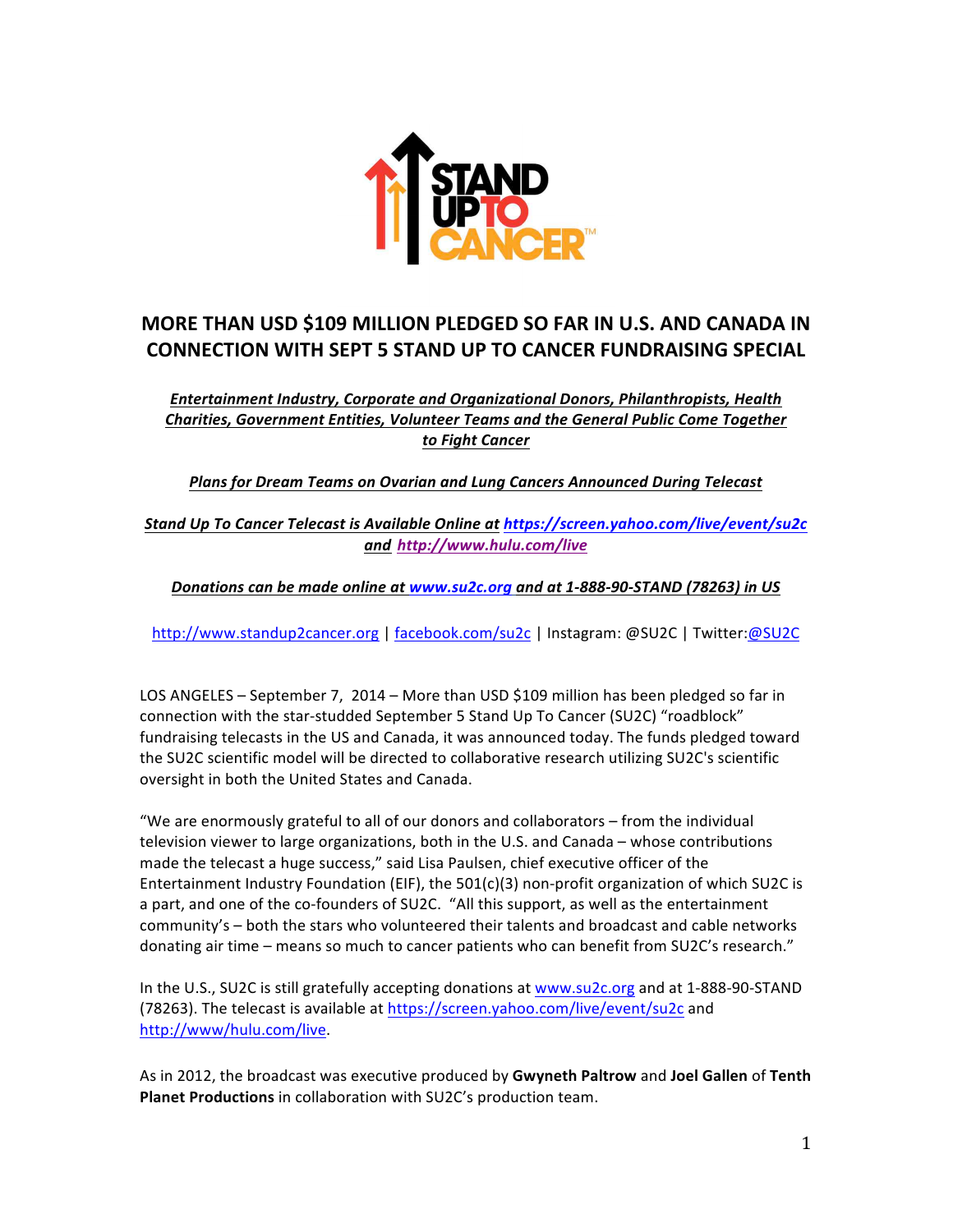Executive Producer Gwyneth Paltrow, who lost her father Bruce to cancer 12 years ago, said, "The fight against this insidious disease is very personal for me, as it is for so many of us. One in two men and one in three women in the United States will be diagnosed with cancer in their lifetimes, but when we all stand together, we can change the odds. When we all stand together, cancer doesn't stand a chance. That sense of community is what the telecast is all about."

ABC, CBS, FOX and NBC, along with ABC Family, American Forces Network, AXS TV, Bravo, Cooking Channel, DIRECTV, Discovery Fit & Health, E!, Encore, Encore Espanol, EPIX, ESPNEWS, FOX Sports 2, FXM, HBO, HBO Latino, ION Television, LMN, Logo TV, MLB Network, National Geographic Channel, Oxygen, Palladia, Pivot, SHOWTIME, Smithsonian Channel, Starz, TNT and VH1 donated one hour of simultaneous commercial-free primetime for the nationally televised fundraising special on Friday, September 5, broadcast live from the Dolby Theatre in Los Angeles. The show also streamed live on both Hulu and Yahoo, and is still available on each.

For the first time, there was a Canada-inclusive co-broadcast of the telecast, which aired simultaneously on all four major English-language Canadian networks: CBC, City, CTV and Global, along with Canadian services AMI, CHCH, CHEK, Fight Network, Gusto TV, Hollywood Suite and TLN. 

In addition to Paltrow, Kareem Abdul-Jabbar, Camila Alves, Jennifer Aniston, Kevin Bacon, Justin Bartha, Halle Berry, Jordana Brewster, Pierce Brosnan, Steve Carell, Dane Cook, Bradley Cooper, Katie Couric, Brittany Daniel, Amanda de Cadenet, Giada De Laurentiis, Zooey Deschanel, Robert Downey, Jr., Ben Falcone, Jesse Tyler Ferguson, Will Ferrell, Josh Gad, Tony Goldwyn, Topher Grace, Dave Grohl, Kathryn Hahn, Tony Hale, Jon Hamm, Angie Harmon, Mark Harmon, Neil Patrick Harris, Marg Helgenberger, Anna Kendrick, Rob Lowe, Joe Manganiello, Danny McBride, Melissa McCarthy, Matthew McConaughey, Maria Menounos, Mike Meyers, Olivia Munn, Matt Passmore, Italia Ricci, Rob Riggle, Mira Sorvino, Hailee Steinfeld, Ben Stiller, Emma Stone, Eric Stonestreet, Alison Sweeney, Justin Theroux, Bree Turner, Sofia Vergara, Charlie Wilson, Reese Witherspoon, and Ethan Zohn participated in the telecast, as did MLB players Jose Bautista, Miguel Cabrera, Paul Goldschmidt, Derek Jeter, Adam Jones, Jon Lester, Giancarlo Stanton and Mike Trout. The Who; the Dave Matthews Band; Ariana Grande; and Lupe Fiasco with Jennifer Hudson and Common delivered one-of-a-kind musical performances.

Yahoo News Global Anchor Katie Couric, who is a Stand Up To Cancer Co-Founder, hosted an On-Stage Digital Lounge, where participating actors and personalities stood the notion of the the traditional 'phone bank' on its head via "We're Calling You," reaching out to supporters via social media and by making phone calls.

The show helps fund SU2C's groundbreaking approach to translational research, accelerating the delivery of new therapies to patients by getting them from the "bench to the bedside" as quickly as possible. SU2C brings together scientists from different disciplines across various institutions to work collaboratively, rather than competitively. In the US, 100 percent of the donations received from the general public go directly to collaborative cancer research programs. All funds received from the Canadian general public during the broadcast will be directed towards the creation of collaborative research teams, as well as education and awareness programs conducted in Canada.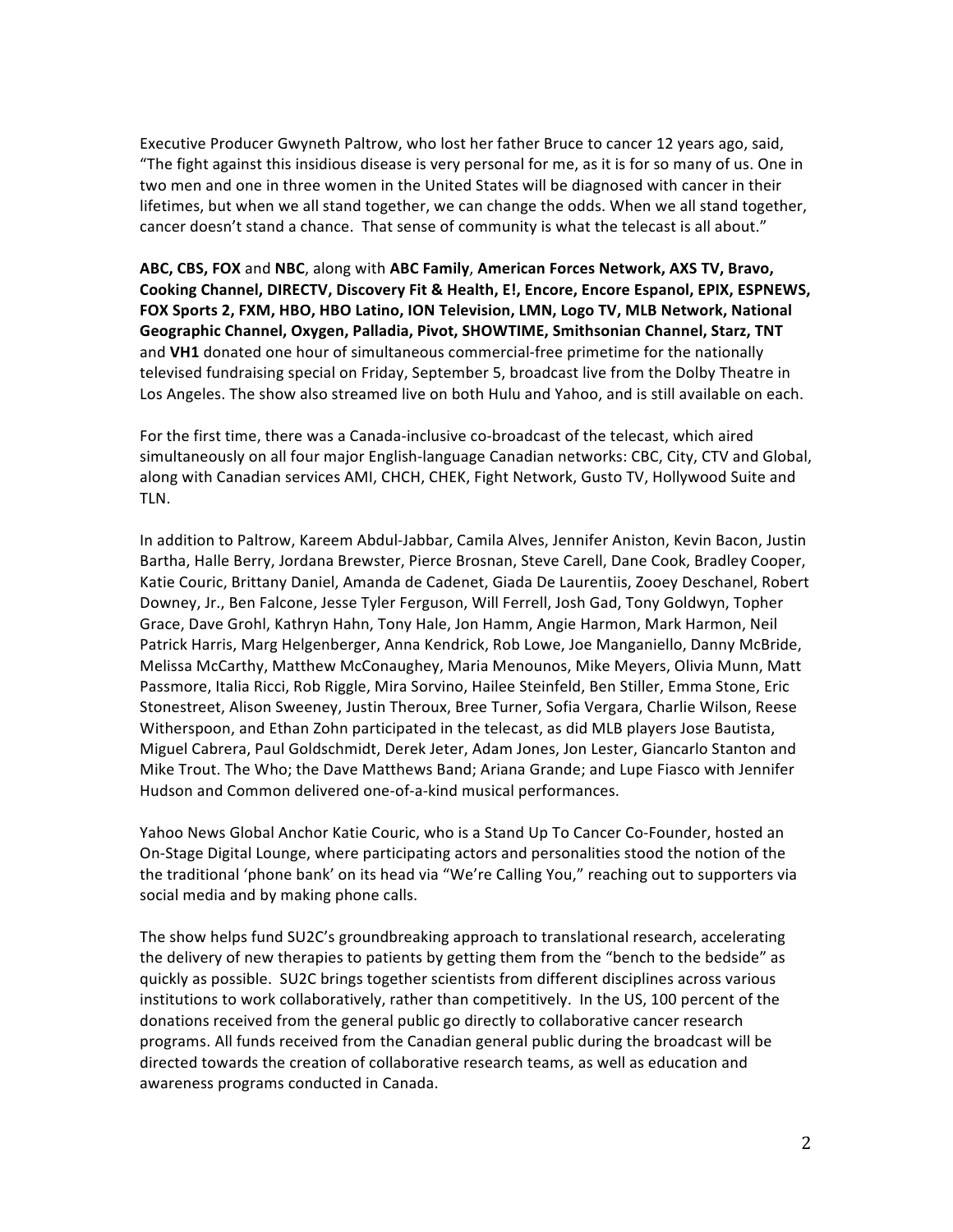"It's a privilege to work with so many great names from the entertainment community to rally the public around this cause," said Gallen, who directed the show in addition to serving as executive producer. "But our goal was to remind everyone who the real stars of this movement are: the brilliant scientists finding new ways to combat this disease, and the brave patients contending with it every day."

Pierce Brosnan, who lost both his first wife and his daughter to ovarian cancer, announced during the show that SU2C will work with ovarian cancer organizations to launch a "Dream Team" dedicated to developing new therapeutic interventions for what he called "this wretched disease," which is expected to take the lives of over 14,000 women in the United States this year. 

Partnering with SU2C are the Ovarian Cancer Research Fund (OCRF), Ovarian Cancer National Alliance (OCNA), and National Ovarian Cancer Coalition (NOCC).

"Ovarian cancer is the fifth-leading cause of death from cancer among women," said Sherry Lansing, a member of the SU2C Council of Founders and Advisors (CFA) and founder of the Sherry Lansing Foundation. "More research is urgently needed to find new ways to detect and treat it, and we are proud to collaborate with OCRF, OCNA and NOCC to address that need."

Later this month, SU2C will issue a "call for ideas" for the SU2C-OCRF-OCNA-NOCC Ovarian Cancer Translational Research Dream Team grant, which will offer up to \$6 million in research funding over a three-year period.

Also, SU2C will work with the American Cancer Society (ACS) to launch a new research initiative on lung cancer. The call for ideas to the scientific community for the lung cancer Dream Team will be issued later this month.

The broadcast included inspiring stories of people living with cancer who have directly benefited from the type of groundbreaking, translational research that is encouraged and supported by SU2C. 

When she was diagnosed with stage III ovarian cancer, gallery owner Beverly Reynolds discovered her cancer was resistant to the standard chemotherapy treatment. Reynolds subsequently enrolled in a clinical trial conducted by members of the SU2C PI3K Dream Team. After just eight weeks on the clinical trial, Reynolds showed a dramatic response to the treatment. 

"Her participation on this trial has allowed us to reverse the growth of the cancer, so now it's shrinking. And that's translated into her feeling better and being able to do things she would not have been able to do had she not been on this trial," said Dr. Ursula Matulonis, M.D., Medical Director of Gynecologic Oncology at Dana-Farber Cancer Institute and one of the doctors on the PI3K Dream Team.

Nine year-old Emily Whitehead was the first pediatric patient ever to receive an experimental immunotherapy for acute lymphoblastic leukemia (ALL), after she relapsed a second time following standard chemotherapy. The new treatment involved extracting T-cells from Emily's blood, reengineering them specifically to attack her cancer, and reinfusing them into her body.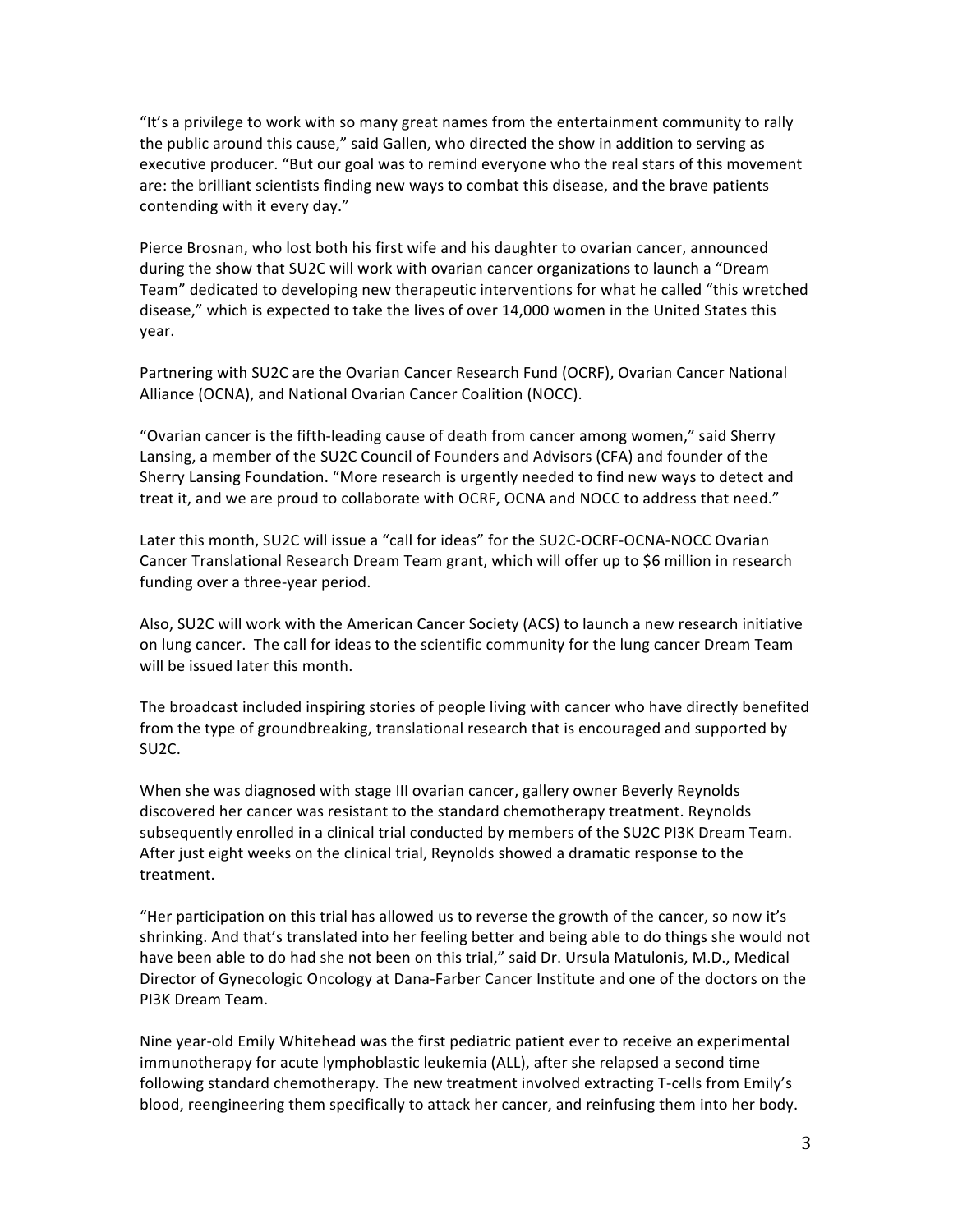In just a few weeks, Emily showed a complete response to the therapy, and remains cancer-free today. 

Ninety percent of the childhood cancer patients who have receive the same immunotherapy as Emily showed a complete response like her. One of the goals of the SU2C-St. Baldrick's Foundation Pediatric Dream Team is to understand why the other ten percent of patients do not respond to the therapy, and if anything can be done to make it effective for them.

Don Konantz of Vancouver, British Columbia, has been living with prostate cancer since 2013. His optimism about the rapid development of new treatment options for his disease motivated him to enter triathlon events, including an upcoming 'Ironman' triathlon. Despite feeling he "had no business" taking on such grueling physical challenges, "I started," he said. "And it felt great." 

"It's so moving to see the stories of people who are living full, healthy lives after a cancer diagnosis, often because of new advances in treatment," said SU2C Co-founder Katie Couric. "We're so grateful to each and every person who's helping us accelerate the pace of research advances and support the scientists dedicated to making these kinds of stories the rule, rather than the exception."

"We were thrilled with the way our celebrity ambassadors were able to connect with supporters through the on-stage digital lounge and We're Calling You campaign," said SU2C CFA member Pam Williams, "and it continues to keep people engaged. In just a 24-hour period, the fun thank you video Katie Couric and Rob Riggle sent to a supporter via the Facebook Mentions Cube during the show was viewed more than 130,000 times!"

Both #SU2C and #StandUpToCancer trended on Twitter throughout the U.S. and Canada during the broadcast.

"The response from the public and their continued generosity has been extraordinary," said SU2C CFA member Sue Schwartz. "With donations of every level still coming in, Americans and Canadians from every walk of life are ensuring that Dream Teams will be able to continue moving the most promising science from the 'bench to the bedside' as quickly as possible."

"One of our core mantras is that each and every one of us can make a difference in the effort to stop cancer, from individuals to foundations, philanthropists, and corporations," said SU2C CFA member Rusty Robertson. "In addition to all the individuals who donated, we are profoundly grateful to all of the major donors who are committed to benefiting patients by supporting SU2C's research."

"Our program honored all those we've lost to cancer, emboldened those brave survivors among us to continue fighting, and showcased SU2C's remarkable progress through the prism of patients who have benefitted from research. The results are tangible, and the potential for breakthroughs in the coming years is very exciting," said SU2C CFA member Ellen Ziffren.

Every day, cancer kills 1,600 Americans – one person every minute. In 2014, more than 585,000 Americans and almost 8 million people worldwide will die of some form of cancer. SU2C was founded on the belief that we are at a pivotal juncture with the potential for transformative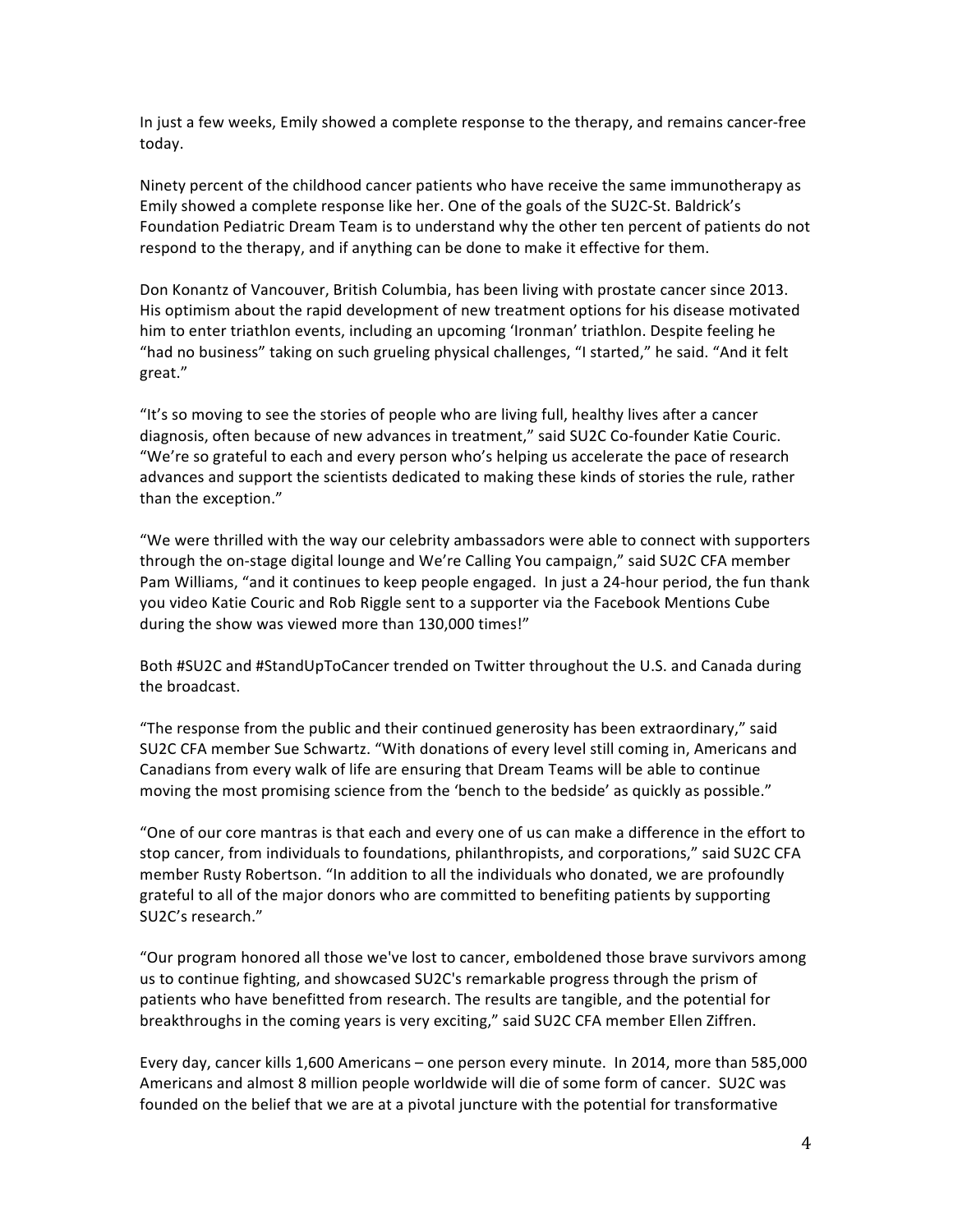progress in cancer research because of two trends: breakthroughs made in our understanding of the basic science of cancer, and technological advances that enable us to translate them into new treatments. Today's cancer researchers need additional funding to fulfill the promise of lifesaving discoveries, and Stand Up To Cancer engages the public to support their work.

Since 2008, SU2C has funded 12 "Dream Teams" of researchers and two translational research teams, as well as 26 young innovative scientists whose high-risk, potentially high-reward projects are aimed at ending cancer's reign as a leading cause of death worldwide.

A distinctive feature of SU2C's research model is its mandate for collaboration, which plays an integral role in advancing cancer research. To date, Stand Up To Cancer has brought together more than 800 of the best and the brightest research scientists from 112 institutions in six countries to work together in order to save lives now. SU2C-funded researchers have planned, launched or completed more than 140 clinical trials involving more than 5,700 patients.

Researchers supported by SU2C are investigating a wide variety of new approaches to various malignancies, including cancers of the breast, ovary, endometrium, lung, prostate, pancreas, and colon; metastatic melanoma; childhood cancers including leukemia and lymphoma; and cancers resulting from human papillomavirus (HPV) infection, among other forms of cancer.

Work by SU2C-supported researchers has led to approval by the U.S. Food and Drug Administration (FDA) of a new combination treatment for pancreatic cancer, as well as FDA "breakthrough therapy" designation—intended to expedite development of especially promising medicines—for a new breast cancer drug.

The American Association for Cancer Research (AACR), the world's largest professional organization dedicated to advancing cancer research and its mission to prevent and cure cancer, is the Scientific Partner of Stand Up To Cancer. The AACR is responsible for the scientific review, grants administration, and scientific oversight of SU2C research projects in conjunction with the SU2C Scientific Advisory Committee, led by Nobel Laureate Phillip A. Sharp, Ph.D., institute professor at the Massachusetts Institute of Technology (MIT) and David H. Koch Institute for Integrative Cancer Research. The SU2C funding model has fostered collaboration and innovation, and the unprecedented sharing of ideas and pooling of resources across institutions. Dr. Sharp calls SU2C's revolutionary approach "the best dollar spent on cancer research in the country."

For more detailed information about the Dream Teams, individual Innovative Research Grants and other Stand Up To Cancer activities, www.standup2cancer.org fosters an online community for everyone affected by cancer, with various ways for people to share opinions and support, view video updates, contribute, and learn of ongoing initiatives and progress in the fight against the disease.

"It is incredibly gratifying that donors of all types continue to embrace SU2C's model of 'translational' research, which is entirely focused on how the collaboration among our investigators can best benefit patients," said Sung Poblete, Ph.D., R.N., President of SU2C. "We're profoundly grateful for that support, and proud of the meaningful advances our Dream Teams have made because of it."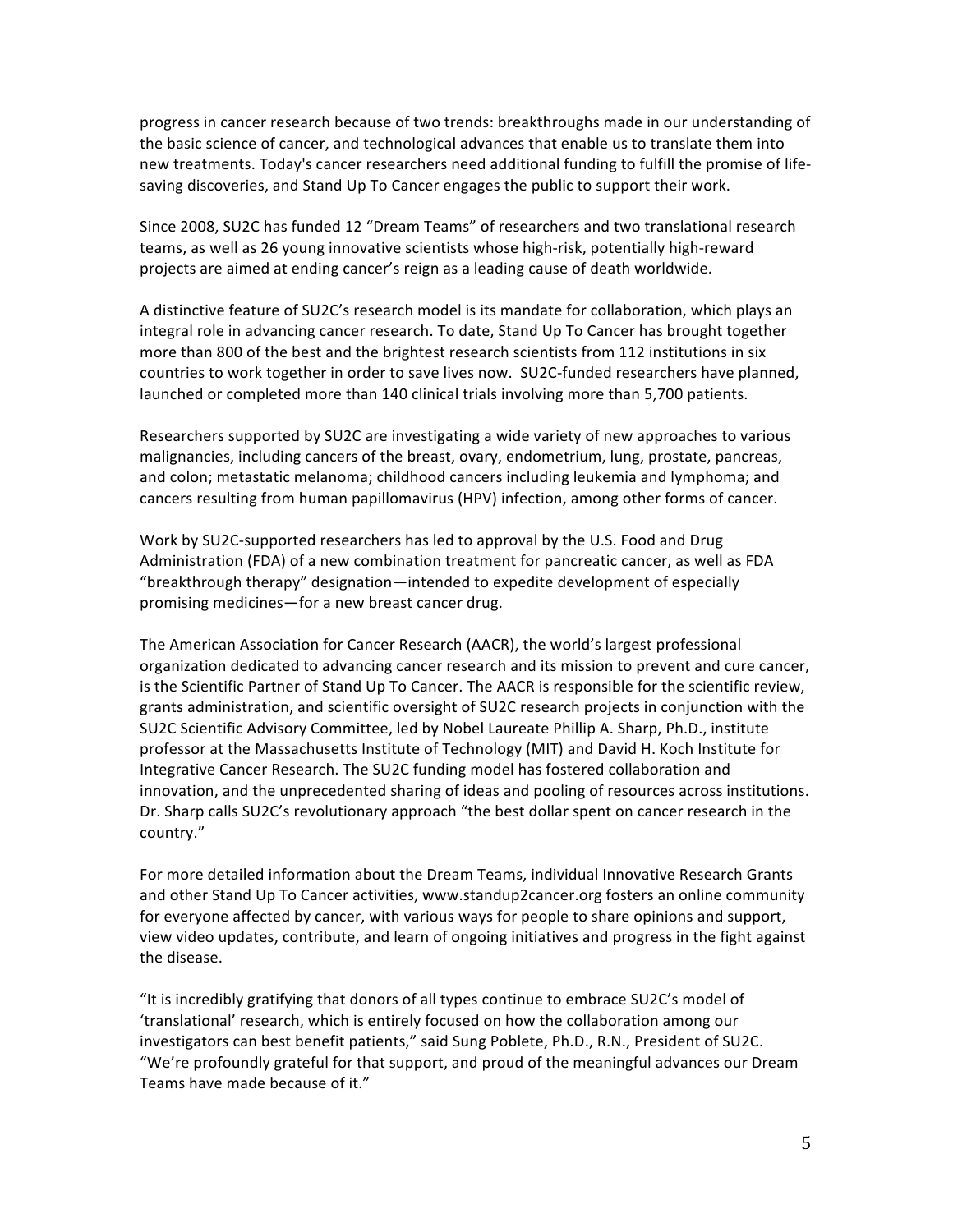SU2C social media also provides a variety of opportunities to interact with SU2C, support those in the fight, and contribute to SU2C's efforts. Social channels include a thriving SU2C Facebook community of well over a million fans, SU2C's YouTube channel with 500 videos, Twitter, Google+, Pinterest, Crowdrise, and many more. Viewers can begin standing up to cancer now by becoming a fan of SU2C on Facebook, by following SU2C on Twitter @SU2C, by subscribing to SU2C's YouTube channel or by following SU2C on Google+.

Facebook, as SU2C's primary social media partner, and an array of digital and social media platforms - ranging from Shazam, reddit, Nerdist, Instagram, Twitter, Tumblr, Yahoo, Hulu, AOL, and Huffington Post – also supported the 2014 Stand Up To Cancer telecast.

As SU2C's founding donor, Major League Baseball has provided both financial support and countless opportunities to build the Stand Up To Cancer grassroots movement by encouraging fans all over the country to get involved. In addition to MLB, SU2C's "Visionary" donors include Cancer Treatment Centers of America, MasterCard, and The Sidney Kimmel Foundation for Cancer Research.

#### **About the Stand Up To Cancer Initiative**

Stand Up To Cancer (SU2C) raises funds to accelerate the pace of research to get new therapies to patients quickly and save lives now. SU2C, a program of the Entertainment Industry Foundation (EIF), a 501(c)(3) charitable organization, was established in 2008 by film and media leaders who utilize the industry's resources to engage the public in supporting a new, collaborative model of cancer research, and to increase awareness about cancer prevention as well as progress being made in the fight against the disease.

Current members of the SU2C Council of Founders and Advisors (CFA) include Katie Couric, Sherry Lansing, Lisa Paulsen, Rusty Robertson, Sue Schwartz, Pamela Oas Williams, Ellen Ziffren, and Kathleen Lobb. The late co-founder Laura Ziskin executive produced both the Sept. 5, 2008, and Sept. 10, 2010, broadcasts. Lisa Paulsen and Pam Williams were executive producers, and the other CFA members were co-producers, of the 2014 telecast. SU2C was formally launched on May 27, 2008. Sung Poblete, Ph.D., R.N., has served as SU2C's president since 2011.

In addition to "Visionary" donors Major League Baseball, Cancer Treatment Centers of America, MasterCard, and The Sidney Kimmel Foundation for Cancer Research, other major donors and collaborators that are currently engaged with SU2C include Genentech, Prostate Cancer Foundation, American Cancer Society, The Safeway Foundation, Bristol-Myers Squibb, CVS Health, KWF (The Dutch Cancer Society), St. Baldrick's Foundation, The Lustgarten Foundation, Cancer Research UK, Sean Parker Foundation, Fox Family Foundation, Fifth Third Bank, Melanoma Research Alliance, Cancer Research Institute, Room Key, Ovarian Cancer Research Fund, Ovarian Cancer National Alliance, National Ovarian Cancer Coalition, Laura Ziskin Family Trust, Farrah Fawcett Foundation, Siemens, HPV and Anal Cancer Foundation, and The V Foundation for Cancer Research.

Organizations collaborating with the SU2C Canada initiative include the Canadian Breast Cancer Foundation, with support from The Canadian Imperial Bank of Commerce (CIBC); the Canadian Cancer Society; the Cancer Stem Cell Consortium, with funding from Genome Canada and the Canadian Institutes of Health Research; the Ontario Institute for Cancer Research; and The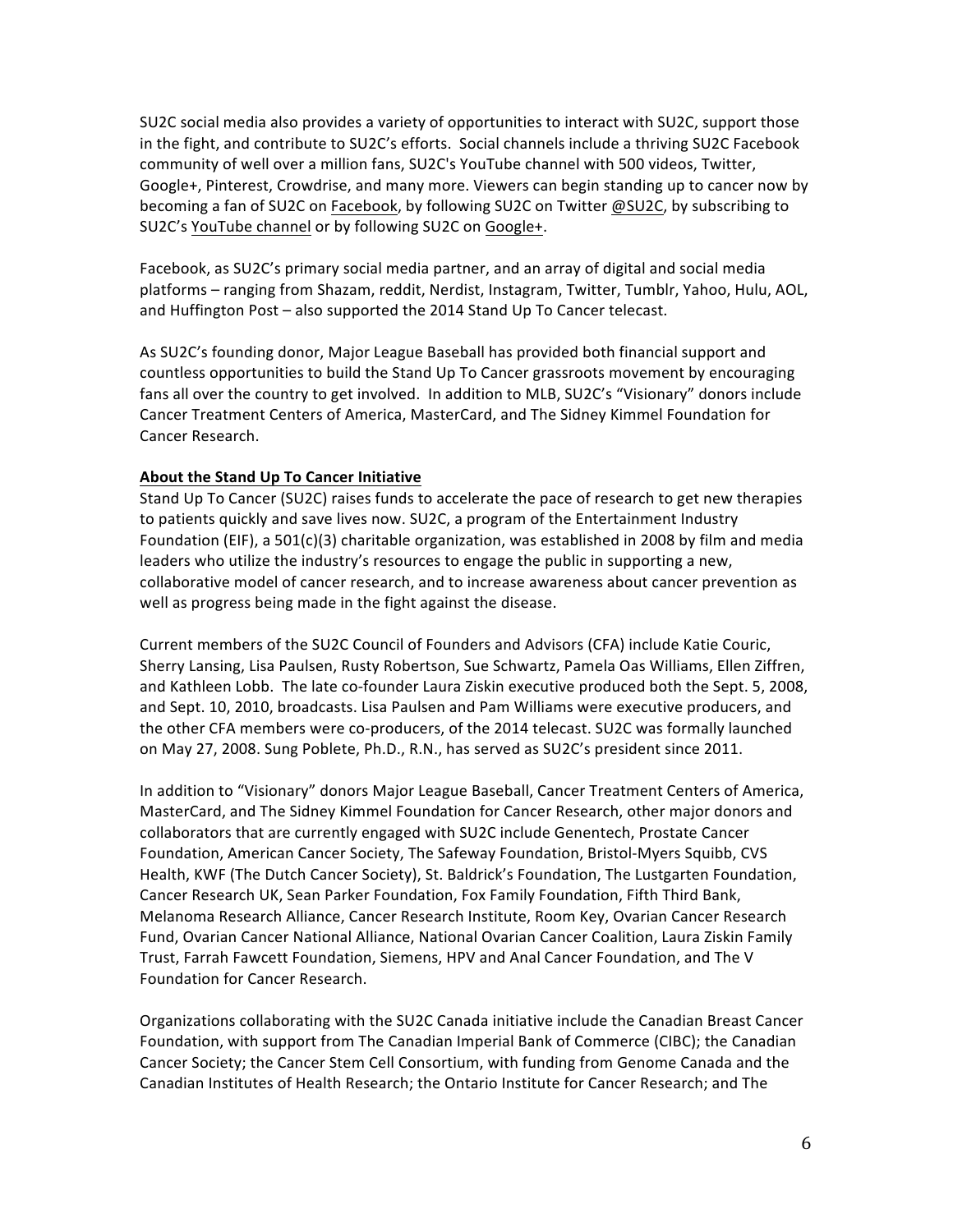Hospital for Sick Children (SickKids). MasterCard and AstraZeneca Canada are the first Canadian corporate supporters of SU2C Canada.

In addition to ABC, CBS, FOX and NBC and numerous cable networks, other significant SU2C supporters include AOL, Bonnier Corporation, Condé Nast Media Group, Hearst Corporation, iTunes, Martha Stewart Living Omnimedia, Meredith Corporation, Rodale, and Time Inc.

For more information, visit standup2cancer.org.

#### **About the Entertainment Industry Foundation**

Stand Up To Cancer is a program of the Entertainment Industry Foundation (EIF), the  $501(c)(3)$ not-for-profit organization that serves as the collective philanthropy for the television and film businesses. EIF has distributed hundreds of millions of dollars to support programs addressing critical health, education and social issues. For more information, visit www.eifoundation.org.

#### **About the American Association for Cancer Research**

Founded in 1907, the American Association for Cancer Research (AACR) is the world's first and largest professional organization dedicated to advancing cancer research and its mission to prevent and cure cancer. AACR's membership includes 34,000 laboratory, translational and clinical researchers; population scientists; other health care professionals; and cancer advocates residing in more than 90 countries. The AACR marshals the full spectrum of expertise of the cancer community to accelerate progress in the prevention, biology, diagnosis and treatment of cancer. As the Scientific Partner of Stand Up To Cancer, the AACR provides expert peer review, grants administration and scientific oversight of individual and team science grants in cancer research that have the potential for near-term patient benefit. For more information about the AACR, visit www.AACR.org.

# # #

For free, downloadable images, please visit su2c.exavault.com/ and use the below log-in:

Username: Laura1 Password: Download78

Additional images can be accessed by using the below Getty links:

**RED CARPET:** http://mm.gettyimages.com/mm/nicePath/gyipa\_public?nav=pr243177979 **SHOW:** http://mm.gettyimages.com/mm/nicePath/gyipa\_public?nav=pr243334717

Additional link to images: https://www.flickr.com/photos/disneyabc/

#### **CONTACTS:**

**ID PR** Sheri Goldberg 212-334-0333